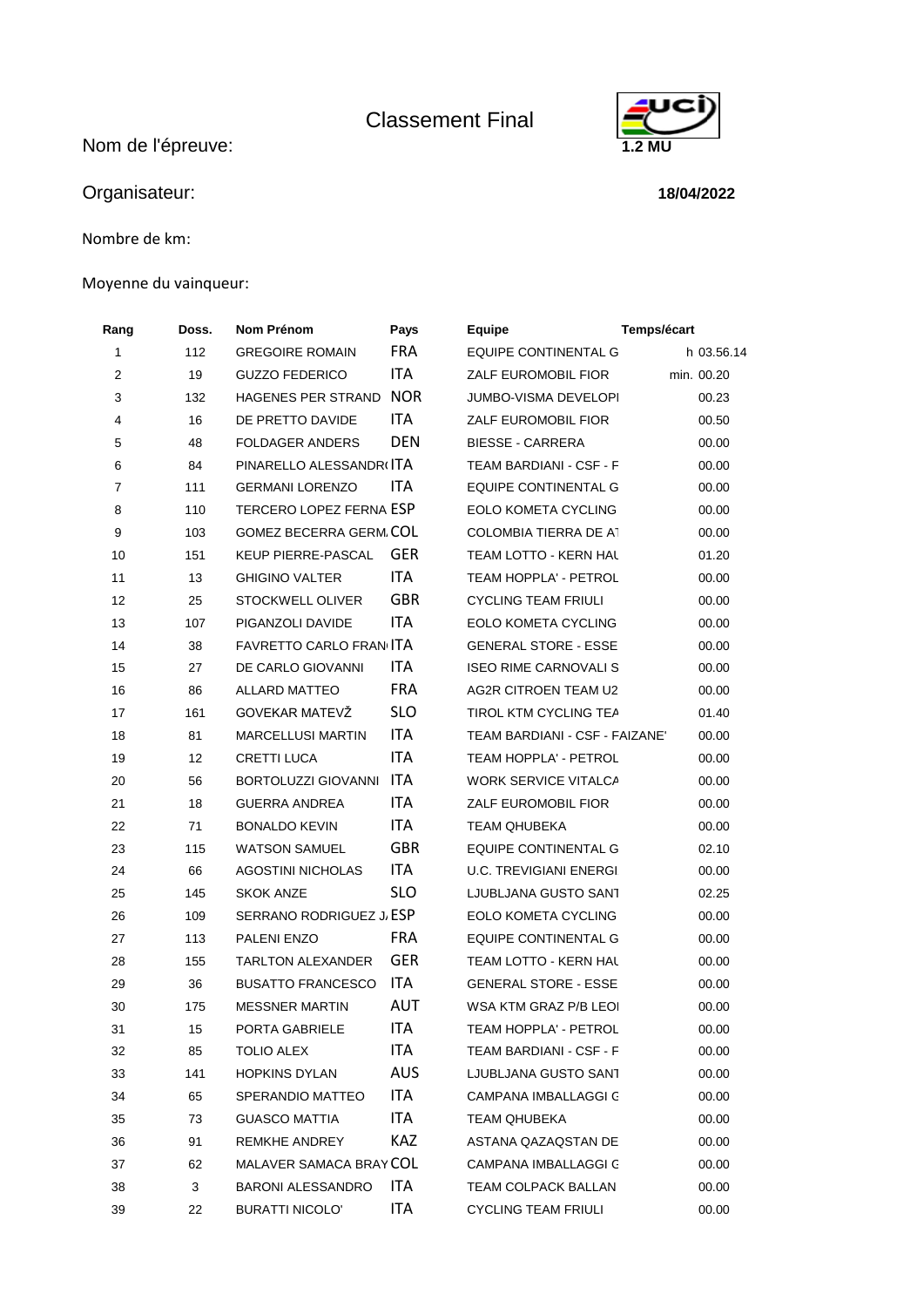| 40 | 96             | <b>IWERSEN EMIL</b>            | <b>DEN</b> | <b>BHS - PL BETON BORNHO</b>  | 03.10 |
|----|----------------|--------------------------------|------------|-------------------------------|-------|
| 41 | 134            | RYAN ARCHIE                    | IRL        | JUMBO-VISMA DEVELOPI          | 00.00 |
| 42 | 106            | <b>MONTOLI ANDREA</b>          | ITA.       | <b>EOLO KOMETA CYCLING</b>    | 00.00 |
| 43 | 160            | KOPECKÝ MATYÁŠ                 | <b>CZE</b> | TEAM NOVO NORDISK DI          | 03.40 |
| 44 | 57             | CARRETTA RICCARDO              | ITA        | <b>WORK SERVICE VITALCA</b>   | 00.00 |
| 45 | 146            | DONZE ROBIN                    | SUI        | SWISS RACING ACADEM'          | 00.00 |
| 46 | 131            | <b>GRAAT TIJMEN</b>            | <b>NED</b> | JUMBO-VISMA DEVELOPI          | 00.00 |
| 47 | 46             | <b>BONELLI ALESSIO</b>         | ITA.       | <b>BIESSE - CARRERA</b>       | 00.00 |
| 48 | 99             | PEDERSEN RASMUS                | <b>DEN</b> | <b>BHS - PL BETON BORNHO</b>  | 00.00 |
| 49 | 153            | <b>GEBNER JAKOB</b>            | <b>GER</b> | TEAM LOTTO - KERN HAL         | 00.00 |
| 50 | 11             | <b>CANTONI ANDREA</b>          | ITA.       | <b>TEAM HOPPLA' - PETROL</b>  | 00.00 |
| 51 | 44             | LUNARDELLI YURI                | ITA        | <b>TEAM GAIAPLAST MAGLII</b>  | 00.00 |
| 52 | 98             | <b>MENGEL NIKOLAJ</b>          | <b>DEN</b> | <b>BHS - PL BETON BORNH(</b>  | 00.00 |
| 53 | 52             | <b>GARZI FABIO</b>             | ITA        | <b>MASTROMARCO FANS CI</b>    | 00.00 |
| 54 | 50             | <b>SVRCEK MARTIN</b>           | <b>SVK</b> | <b>BIESSE - CARRERA</b>       | 00.00 |
| 55 | $\overline{2}$ | <b>BALESTRA LORENZO</b>        | ITA.       | TEAM COLPACK BALLAN           | 00.00 |
| 56 | 75             | PARISINI NICOLO'               | ITA        | <b>TEAM QHUBEKA</b>           | 00.00 |
| 57 | 87             | FEDE GABRIEL                   | <b>FRA</b> | AG2R CITROEN TEAM U2          | 00.00 |
| 58 | 164            | PEZZO ROSOLA KEVIN             | ITA        | <b>TIROL KTM CYCLING TEA</b>  | 04.30 |
| 59 | 170            | <b>ROUMEN FINN</b>             | <b>NED</b> | WPGA AMSTERDAM RAC            | 00.00 |
| 60 | 166            | <b>BUITER RINDERT</b>          | <b>NED</b> | WPGA AMSTERDAM RAC            | 00.00 |
| 61 | 169            | <b>MOURIS WESSEL</b>           | <b>NED</b> | WPGA AMSTERDAM RAC            | 00.00 |
| 62 | 158            | EVANS LOUIS                    | <b>GBR</b> | TEAM NOVO NORDISK DI          | 00.00 |
| 63 | 123            | KINGSTON MATTHEW               | <b>GBR</b> | ZAPPI RACING TEAM - Gr        | 00.00 |
| 64 | 78             | DI NELLA GIANNICOLA            | ITA.       | ARAN CUCINE - VEJUS           | 00.00 |
| 65 | 51             | <b>ARZILLI GABRIELE</b>        | ITA        | <b>MASTROMARCO FANS CI</b>    | 00.00 |
| 66 | 122            | <b>CANDY NICHOLAS</b>          | <b>GBR</b> | ZAPPI RACING TEAM - Gr        | 00.00 |
| 67 | 138            | JEROMEL VID                    | <b>SLO</b> | KK KRANJ CYCLING TEAI         | 00.00 |
| 68 | 173            | <b>HOFBAUER PHILIPP</b>        | AUT        | WSA KTM GRAZ P/B LEOI         | 00.00 |
| 69 | 80             | PALUMBO RICCARDO               | ITA        | ARAN CUCINE - VEJUS           | 00.00 |
| 70 | 77             | DE LAURENTIIS GIUSEPF ITA      |            | <b>ARAN CUCINE - VEJUS</b>    | 00.00 |
| 71 | 5              | RAVIELE EGIDIO KARIM ITA       |            | TEAM COLPACK BALLAN           | 00.00 |
| 72 | 129            | PICKRELL RILEY                 | <b>CAN</b> | <b>ISRAEL CYCLING ACADEI</b>  | 00.00 |
| 73 | 70             | <b>VETTOREL MARCO</b>          | ITA        | <b>U.C. TREVIGIANI ENERGI</b> | 00.00 |
| 74 | 74             | MENEGOTTO JACOPO               | ITA        | <b>TEAM QHUBEKA</b>           | 00.00 |
| 75 | 30             | <b>PARASHCHAK YAROSLA UKR</b>  |            | <b>ISEO RIME CARNOVALI S</b>  | 00.00 |
| 76 | 63             | PARRAVANO FRANCESC ITA         |            | CAMPANA IMBALLAGGI C          | 00.00 |
| 77 | 61             | ELIPANNI LORENZO               | ITA.       | CAMPANA IMBALLAGGI C          | 00.00 |
| 78 | 59             | PASE CHRISTIAN DANILC ITA      |            | <b>WORK SERVICE VITALCA</b>   | 00.00 |
| 79 | 37             | CARPENE GIANMARCO              | ITA        | <b>GENERAL STORE - ESSE</b>   | 00.00 |
| 80 | 39             | PALOMBA MARCO                  | ITA        | <b>GENERAL STORE - ESSE</b>   | 00.00 |
| 81 | 68             | <b>GRENDENE MARCO</b>          | ITA        | <b>U.C. TREVIGIANI ENERGI</b> | 00.00 |
| 82 | 76             | <b>CEROLI UMBERTO</b>          | ITA        | ARAN CUCINE - VEJUS           | 00.00 |
| 83 | 135            | SIMMONS COLBY                  | USA        | JUMBO-VISMA DEVELOPI          | 05.20 |
| 84 | 167            | <b>KRIJNSEN JELTE</b>          | <b>NED</b> | WPGA AMSTERDAM RAC            | 00.00 |
| 85 | 168            | LEERKES BRAM                   | <b>NED</b> | WPGA AMSTERDAM RAC            | 00.00 |
| 86 | 47             | <b>BORLINI MARCO</b>           | ITA        | BIESSE - CARRERA              | 00.00 |
| 87 | 32             | LA TERRA PIRRE' SAMUE ITA      |            | SO.L.ME. OLMO                 | 00.00 |
| 88 | $\overline{7}$ | FERRONI LORENZO                | ITA        | <b>GALLINA ECOTEK LUCCH</b>   | 00.00 |
| 89 | 55             | <b>VENTURINI ALESSANDR(ITA</b> |            | MASTROMARCO FANS CI           | 00.00 |
|    |                |                                |            |                               |       |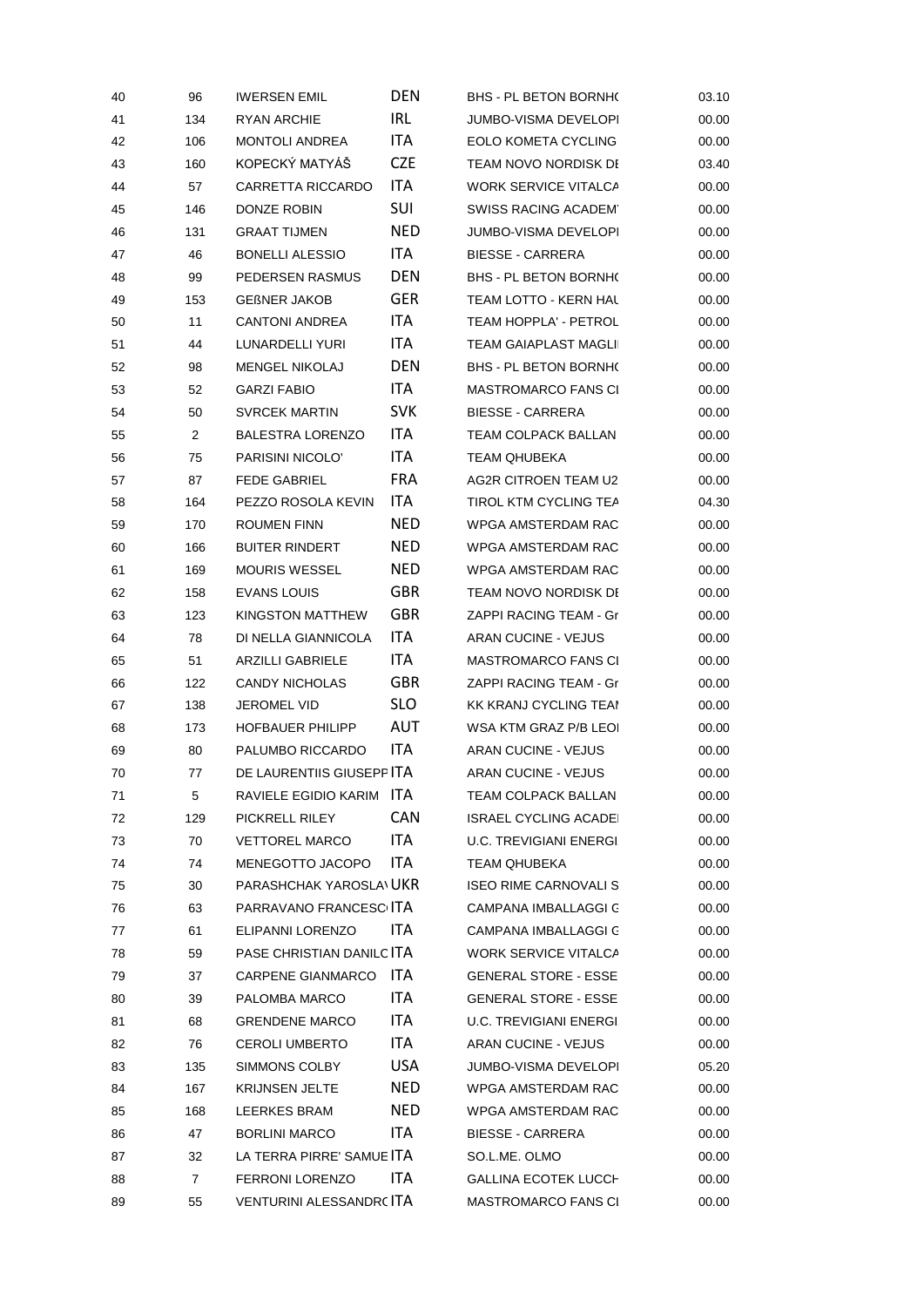| 90         | 6            | CIRLINCIONE DOMENICO ITA       |            | <b>GALLINA ECOTEK LUCCH</b>   | 00.00 |
|------------|--------------|--------------------------------|------------|-------------------------------|-------|
| 91         | 33           | SUSOL OLES                     | <b>UKR</b> | SO.L.ME. OLMO                 | 00.00 |
| 92         | 93           | <b>SERGIYENKO DENIS</b>        | KAZ        | ASTANA QAZAQSTAN DE           | 00.00 |
| 93         | 140          | VOVK JAKA                      | <b>SLO</b> | KK KRANJ CYCLING TEAI         | 00.00 |
| 94         | 53           | <b>GIORDANI LORENZO</b>        | ITA        | <b>MASTROMARCO FANS CI</b>    | 00.00 |
| 95         | 4            | O'CONNOR RONAN                 | IRL        | TEAM COLPACK BALLAN           | 00.00 |
| 96         | $\mathbf{1}$ | AMBROSINI MATTEO               | ITA        | TEAM COLPACK BALLAN           | 00.00 |
| 97         | 108          | RACCAGNI GABRIELE              | ITA        | EOLO KOMETA CYCLING           | 00.00 |
| 98         | 29           | <b>IACOMONI FEDERICO</b>       | ITA.       | <b>ISEO RIME CARNOVALI S</b>  | 00.00 |
| 99         | 26           | <b>BERASI MICHELE</b>          | ITA        | <b>ISEO RIME CARNOVALI S</b>  | 00.00 |
| 100        | 17           | <b>GRIGGION SIMONE</b>         | ITA        | ZALF EUROMOBIL FIOR           | 00.00 |
| 101        | 72           | <b>GHEBREHIWET YOHANN ERI</b>  |            | TEAM QHUBEKA                  | 00.00 |
| 102        | 149          | RINALDI LORENZO                | ITA        | SWISS RACING ACADEM'          | 00.00 |
| 103        | 105          | VARGAS HERNANDEZ BF COL        |            | COLOMBIA TIERRA DE A1         | 00.00 |
| 104        | 92           | SANCHEZ PABLO                  | <b>FRA</b> | ASTANA QAZAQSTAN DE           | 00.00 |
| 105        | 83           | PELLIZZARI GIULIO              | ITA        | TEAM BARDIANI - CSF - F       | 05.40 |
| 106        | 94           | TONEATTI DAVIDE                | ITA        | ASTANA QAZAQSTAN DE           | 00.00 |
| 107        | 154          | <b>SCHRAG DANIEL</b>           | <b>GER</b> | TEAM LOTTO - KERN HAL         | 00.00 |
| 108        | 14           | NENCINI TOMMASO                | ITA        | TEAM HOPPLA' - PETROL         | 00.00 |
| 109        | 88           | LETHIER MELVYN                 | JPN.       | AG2R CITROEN TEAM U2          | 05.50 |
| 110        | 42           | <b>CAO MARIO</b>               | ITA.       | <b>TEAM GAIAPLAST MAGLII</b>  | 00.00 |
| <b>DNF</b> | 8            | <b>GRANADOS CARVAJAL S COL</b> |            | <b>GALLINA ECOTEK LUCCH</b>   | 00.00 |
| DNF        | 9            | SHCHYPAK OLEKSANDR UKR         |            | <b>GALLINA ECOTEK LUCCH</b>   | 00.00 |
| DNF        | 10           | <b>TOMASONI RICCARDO</b>       | ITA.       | <b>GALLINA ECOTEK LUCCH</b>   | 00.00 |
| DNF        | 21           | ANDREAUS MARCO                 | ITA        | <b>CYCLING TEAM FRIULI</b>    | 00.00 |
| DNF        | 23           | OLIVO BRYAN                    | ITA        | CYCLING TEAM FRIULI           | 00.00 |
| DNF        | 24           | <b>MILAN MATTEO</b>            | ITA        | <b>CYCLING TEAM FRIULI</b>    | 00.00 |
| DNF        | 28           | FRACCARO LORENZO               | ITA.       | <b>ISEO RIME CARNOVALI S</b>  | 00.00 |
| DNF        | 31           | CANALE MARCO PASQU/ ITA        |            | SO.L.ME. OLMO                 | 00.00 |
| DNF        | 34           | <b>TREVISOL MARCO</b>          | ITA.       | SO.L.ME. OLMO                 | 00.00 |
| DNF        | 35           | YUDENKO VOLODYMYR UKR          |            | SO.L.ME. OLMO                 | 00.00 |
| DNF        | 40           | <b>ZECCHIN MICHAEL</b>         | ITA        | <b>GENERAL STORE - ESSE</b>   | 00.00 |
| <b>DNF</b> | 41           | <b>BONANNI CHRISTIAN</b>       | ITA        | TEAM GAIAPLAST MAGLII         | 00.00 |
| DNF        | 43           | CIA JACOPO                     | ITA        | TEAM GAIAPLAST MAGLII         | 00.00 |
| DNF        | 45           | TAFFAREL ANDREA                | ITA        | TEAM GAIAPLAST MAGLII         | 00.00 |
| <b>DNF</b> | 49           | GOBBO LORENZO                  | ITA        | <b>BIESSE - CARRERA</b>       | 00.00 |
| <b>DNF</b> | 54           | <b>TEDESCHI LORENZO</b>        | ITA        | <b>MASTROMARCO FANS CI</b>    | 00.00 |
| DNF        | 58           | GINESTRA LORENZO               | ITA        | WORK SERVICE VITALCA          | 00.00 |
| DNF        | 60           | PATIES MONTAGNER ER ITA        |            | WORK SERVICE VITALCA          | 00.00 |
| DNF        | 64           | SPERANDIO LUCA                 | ITA        | CAMPANA IMBALLAGGI C          | 00.00 |
| DNF        | 67           | CAO MARCO                      | ITA        | <b>U.C. TREVIGIANI ENERGI</b> | 00.00 |
| DNF        | 69           | <b>FURLAN FRANCESCO</b>        | ITA        | <b>U.C. TREVIGIANI ENERGI</b> | 00.00 |
| DNF        | 79           | NOBETTI ALESSANDRO             | ITA        | ARAN CUCINE - VEJUS           | 00.00 |
| DNF        | 82           | NIERI ALESSIO                  | ITA        | TEAM BARDIANI - CSF - F       | 00.00 |
| DNF        | 90           | <b>TACHOT THOMAS</b>           | <b>FRA</b> | AG2R CITROEN TEAM U2          | 00.00 |
| <b>DNF</b> | 100          | ROSENLUND STIAN                | <b>DEN</b> | BHS - PL BETON BORNHO         | 00.00 |
| DNF        | 101          | AVILA AVENDAÑO FREDI COL       |            | COLOMBIA TIERRA DE A1         | 00.00 |
| DNF        | 102          | PINZON VILLALBA EDGAF COL      |            | COLOMBIA TIERRA DE A1         | 00.00 |
| DNF        | 104          | RAMIREZ GIRALDO JOHA COL       |            | COLOMBIA TIERRA DE A1         | 00.00 |
| DNF        | 116          | KOBZAR PAVLO                   | <b>UKR</b> | EUROCAR GS CYCLING T          | 00.00 |